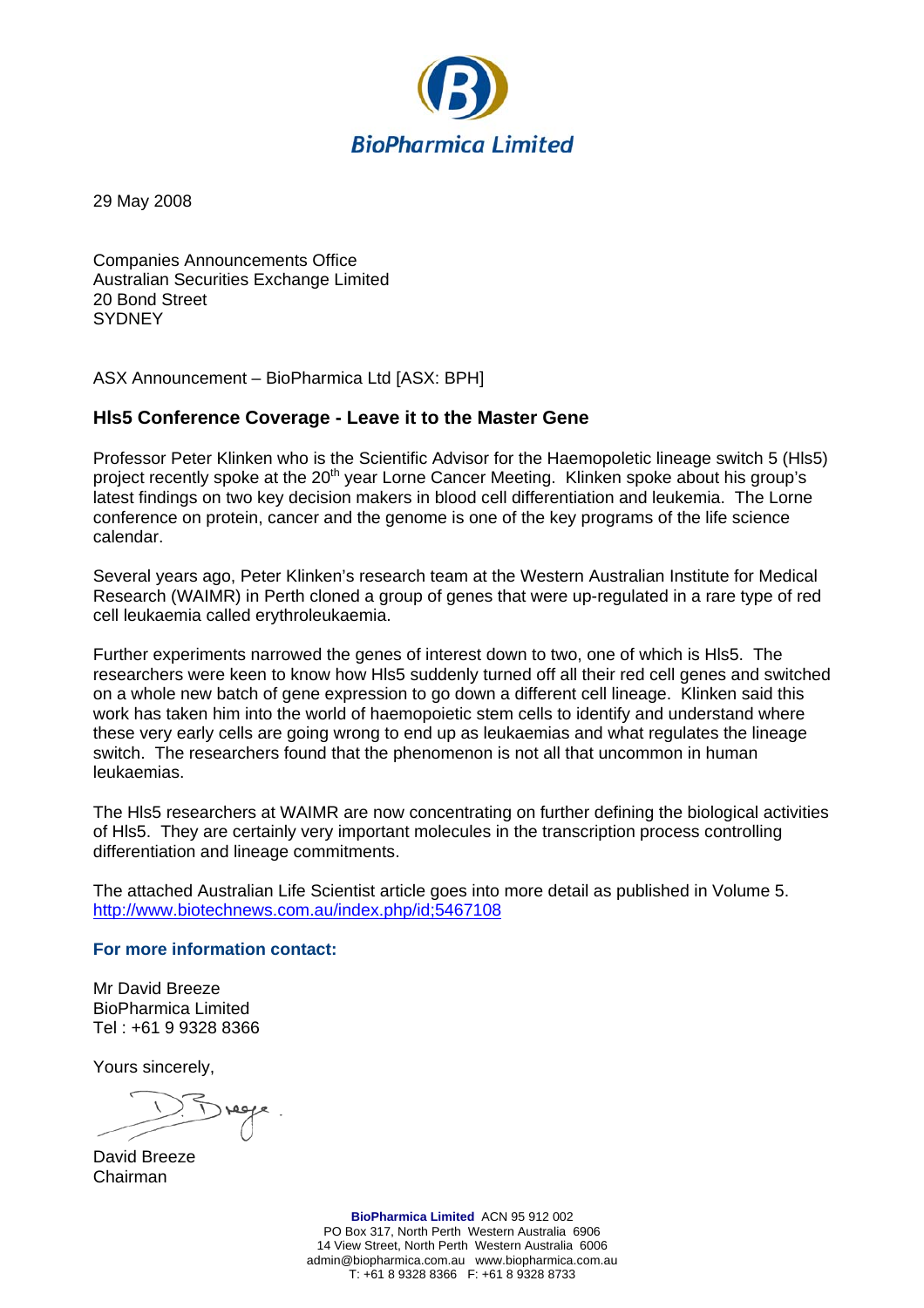Leukaemia

Lorne 2008



## Leave it to the master gene

As part of what is billed by the organisers as an amazing list of invited speakers for the 20th year of the Lorne Cancer meeting, Professor Peter Klinken will talk about his group's latest findings on a couple of key decision makers in blood cell differentiation and leukaemia. By Fiona Wylie.

SEVERAL YEARS AGO, Peter Klinken's research team at the Western Australian Institute for Medical Research (WAIMR) in Perth cloned a group of genes that were up-regulated in a rare type of red cell leukaemia called erythroleukaemia. The cells could turn into a myeloid-like or monoblastoid cell line, switching from being immature red blood cells to immature macrophage-like cells and losing all of their erythroid characteristics in the process. Importantly, the switch could be simulated in certain cell lines, called J2E erythroleukaemic cells, in vitro under specific culture environments.

Using PCR-based subtractive hybridisation, the researchers isolated genes whose expression was increased or only present when the cells switch lineage, that is, in cells with the new myeloid phenotype and not in the parental cell line. Further experiments in this erythroid to myeloid lineage switch narrowed the genes of interest down to two, which Klinken called haemopoietic lineage switch 5 and 7 (Hls5 and Hls7).

"We were keen to know how these guys suddenly turned off all their red cell genes and switched on a whole new batch of gene expressions to go down a different cell lineage," Klinken, who has a long-standing research interest in haemopoietic lineage commitment and identifying genes that cause leukaemia, says. This work has taken him into the world of haemopoietic stem cells to identify and understand where



these very early cells are going wrong to end up as leukaemias and what regulates the lineage switch.

As one approach to these questions, Klinken decided to further investigate the genes they had isolated from the chameleonlike leukaemic cells and how these genes were involved mechanistically in the cell differentiation process. "We found that the phenomenon is not all that uncommon in human leukaemias," he says. "Patients present with one form of leukaemia, and then with treatment or sometimes sponta-

Continued on p40 >>